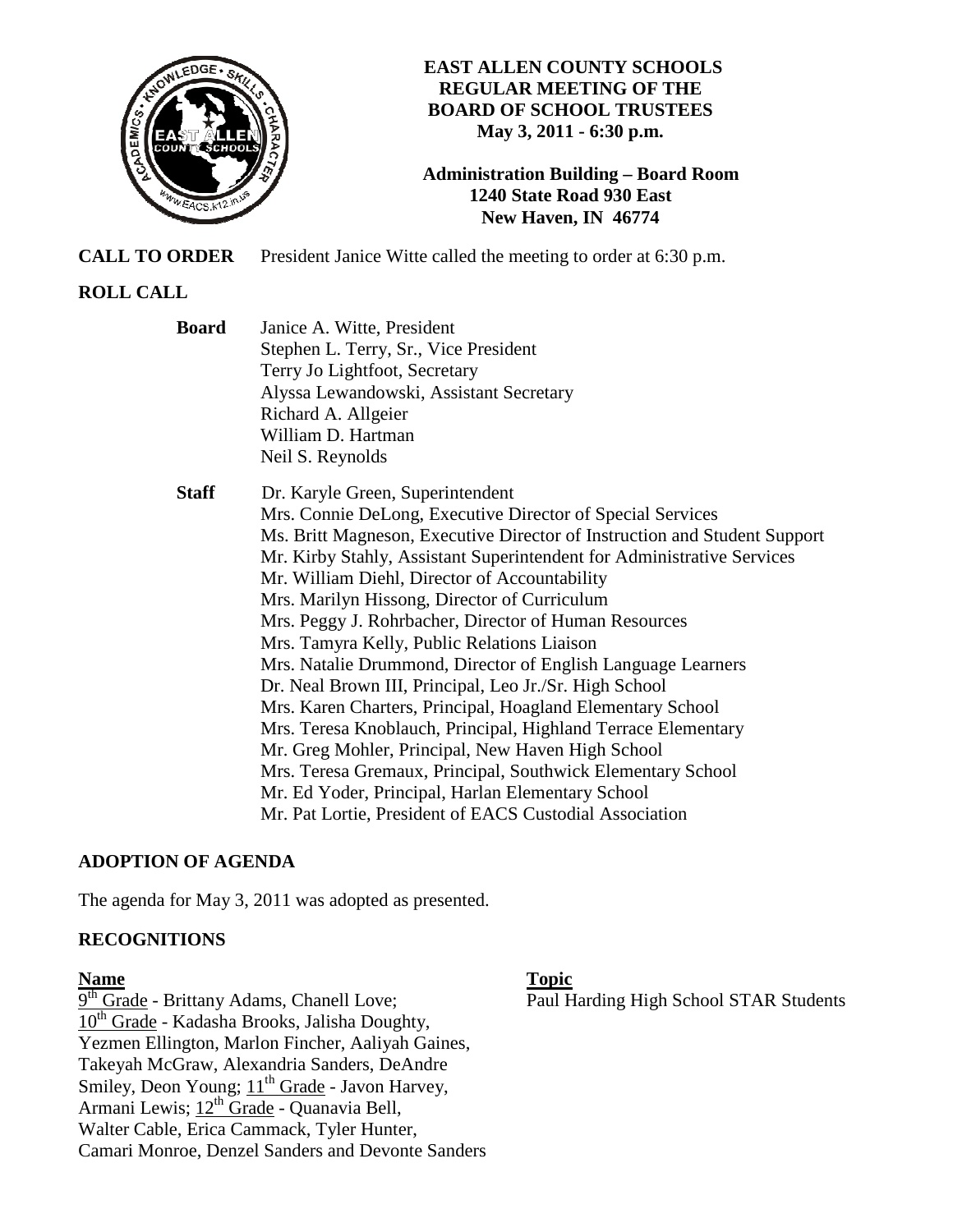Graysen Boyd, Madeline Book, Jenna Cummins, The Lincoln Bicentennial Learning Project Tristan Delagrange, Samantha Ludwig, Nicholas Hettinger and Lucas Wagler

# **HEARING OF VISITORS**

Public input was taken in a small group setting with an opportunity to have meaningful dialogue with members of the Board of School Trustees. Administrators took notes which were sent to all Board members for perusal.

**APPROVAL OF MINUTES:** April 29, 2011 Executive Session May 5, 2011 Regular Meeting

## **INFORMATION ITEMS**

None

# **SUPERINTENDENT COMMUNICATIONS**

| S <sub>p</sub> eaker(s)                  | <b>Subject</b>                               |
|------------------------------------------|----------------------------------------------|
| Kirby Stahly                             | Legislative Update                           |
| Dr. Neal Brown, Karen Charters, Tamyra   | Redesign Update – Student Transition,        |
| Kelly, Teresa Knoblauch, Britt Magneson, | Parent Activities, and Restorative Practices |
| Greg Mohler and Dave Myers               |                                              |
|                                          |                                              |

### **ACTION AGENDA**

#### **CONSENT MOTION:**

| 11-0503-01 | <b>Approval of Human Resources Report</b>                                                            |  |
|------------|------------------------------------------------------------------------------------------------------|--|
| 11-0503-02 | <b>Approval of Financial Reports</b>                                                                 |  |
| 11-0503-03 | <b>Approval of Meetings and Conferences Requests</b>                                                 |  |
| 11-0503-04 | Approve Application and Receipt of Funds for the Pathway/Tech Prep Grant                             |  |
| 11-0503-05 | Approve Staffing Contract for Afternoons R.O.C.K.                                                    |  |
| 11-0503-06 | <b>Approve Professional Development Contract with New Horizons for ESL</b><br><b>Summer Training</b> |  |
|            | Motion: That the Board of School Trustees approve items one through six as presented.                |  |
|            | Second: Hartman<br>Motion: Allgeier<br>Vote: Aye: $7-0$                                              |  |

Justin Sheehan Sterling Sentinel Award for Journalism Winner